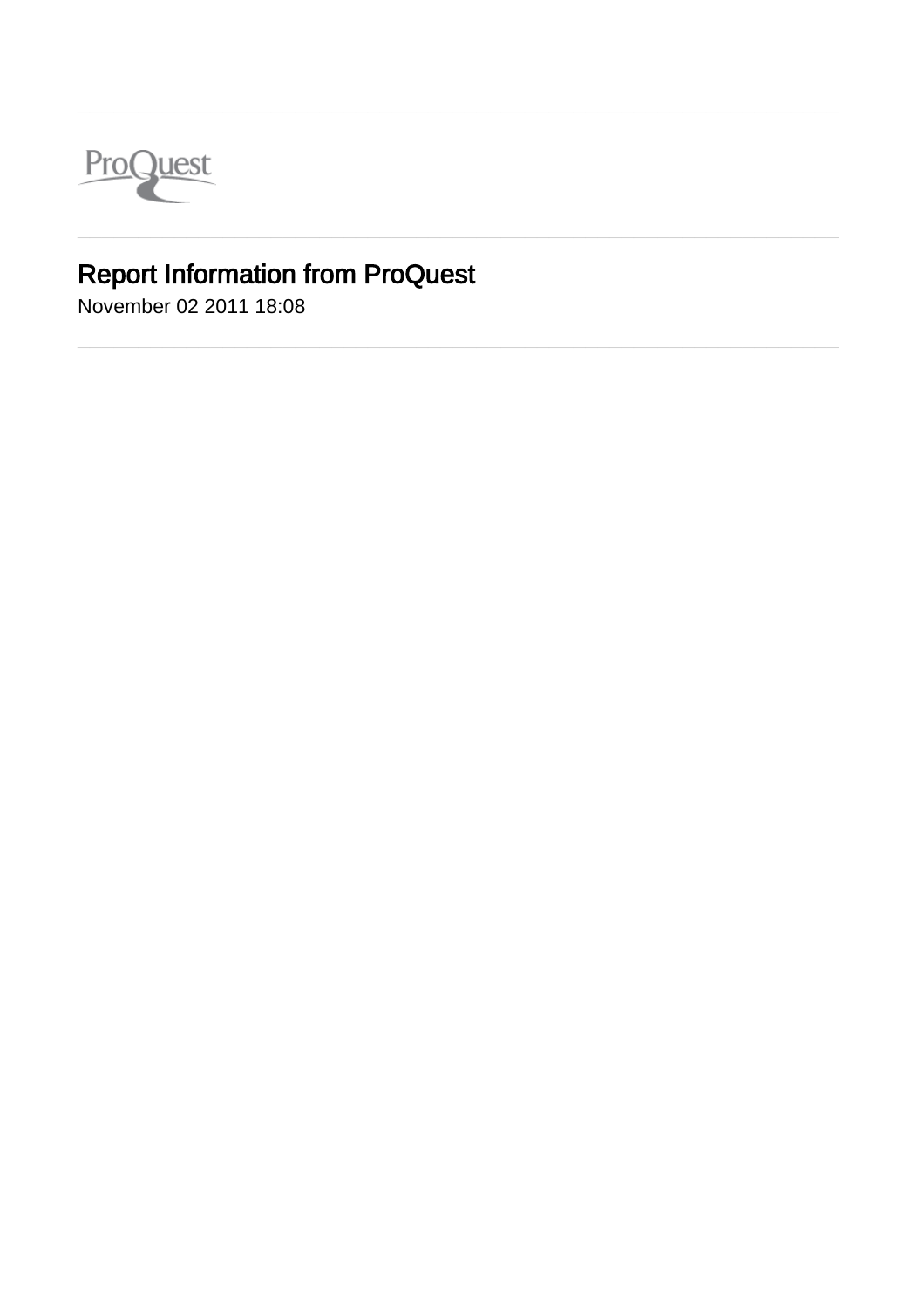# Brain volume changes in schizophrenia: how do they arise? what do they mean? Ĭ

**\_\_\_\_\_\_\_\_\_\_\_\_\_\_\_\_\_\_\_\_\_\_\_\_\_\_\_\_\_\_\_\_\_\_\_\_\_\_\_\_\_\_\_\_\_\_\_\_\_\_\_\_\_\_\_\_\_\_\_\_\_\_\_**

Lewis, D A. Psychological Medicine39. 11 (Nov 2009): 1779-80.

## Find a copy

LINK<br>to Full Text

# Abstract

Without knowing the nature of antipsychotic medication-induced changes on brain volume at the level of cells and circuits, the consequences of such changes for the activity of neural networks, and their permanence or lability, it remains difficult to discern the clinical import of such changes.

**\_\_\_\_\_\_\_\_\_\_\_\_\_\_\_\_\_\_\_\_\_\_\_\_\_\_\_\_\_\_\_\_\_\_\_\_\_\_\_\_\_\_\_\_\_\_\_\_\_\_\_\_\_\_\_\_\_\_\_\_\_\_\_**

**\_\_\_\_\_\_\_\_\_\_\_\_\_\_\_\_\_\_\_\_\_\_\_\_\_\_\_\_\_\_\_\_\_\_\_\_\_\_\_\_\_\_\_\_\_\_\_\_\_\_\_\_\_\_\_\_\_\_\_\_\_\_\_**

# Full Text

(ProQuest: ... denotes non-US-ASCII text omitted.)

Among the current, but not new, critical issues in schizophrenia research are finding definitive answers to the following two intertwined questions: Does the underlying disease process involve progressive changes in brain structure immediately before and after the onset of psychosis? To what extent are such changes accentuated, masked or fully explained by treatment with antipsychotic medications? The systematic review of structural magnetic resonance imaging (MRI) findings in schizophrenia by Navari &Dazzan (2009) addresses the latter question. The authors conclude that the current literature suggests that antipsychotics act regionally rather than globally on the brain, that the resulting changes in brain volume are greater with typical than atypical antipsychotics, and that antipsychotic treatment potentially contributes to the brain structural changes associated with psychosis. The authors highlight the challenges of drawing conclusions from the existing literature both because the number and sample size of informative studies are limited and because the experimental strategies employed do not, for understandable reasons, lend themselves to incisive interpretations. A fundamental challenge in study design is the ability to distinguish between the potential effects of antipsychotic medications versusthose of the underlying disease process on measures of brain volume. The difficulty of making this distinction reflects, in part, the absence of a comparison group of subjects who do not have schizophrenia, but who have had a similar exposure to antipsychotic medications. However, even the inclusion of such a group would leave open the possibility for a drugxdiagnosis interaction on brain volume that is distinctive to schizophrenia. Given the recent advances in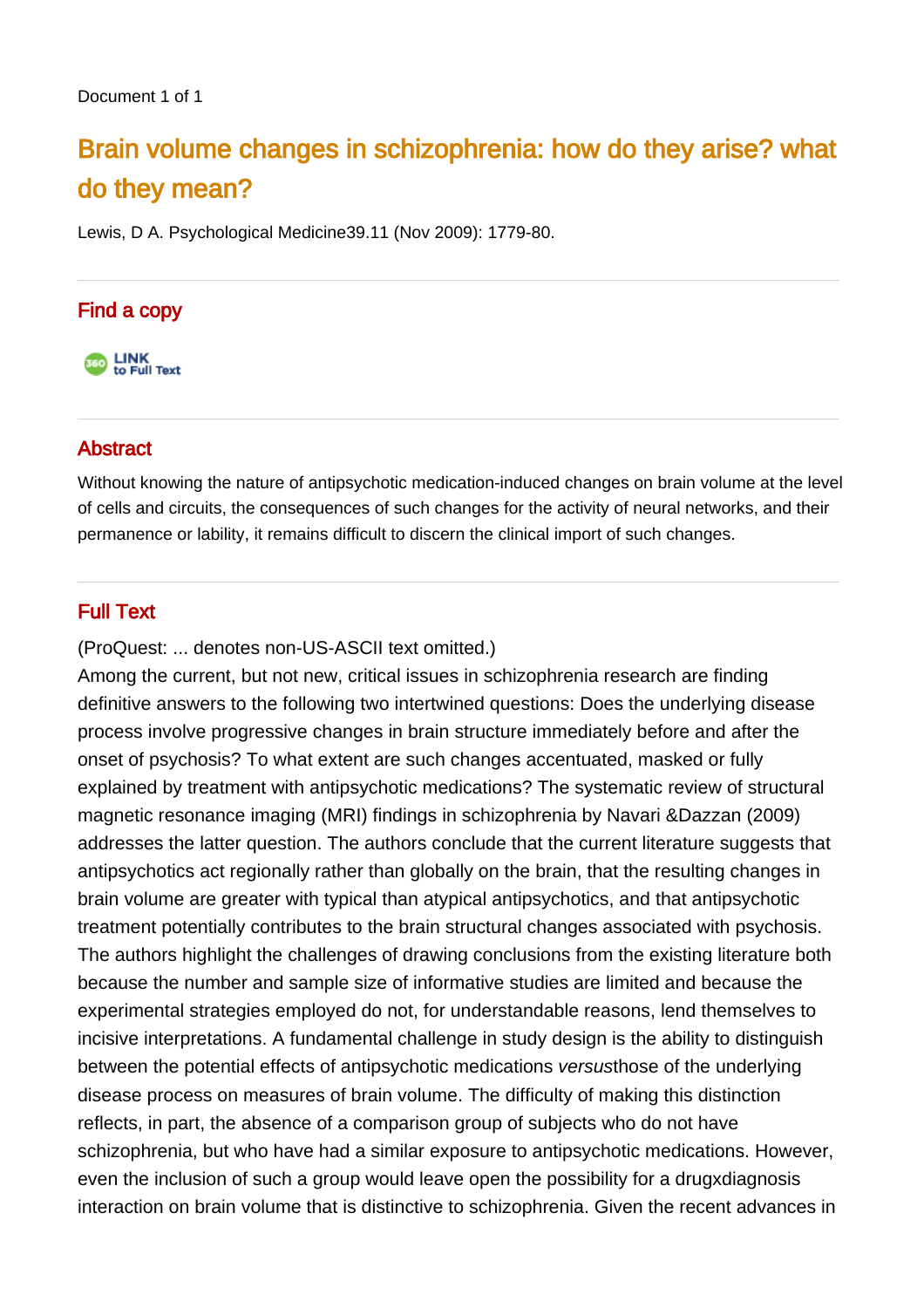the identification of individuals at risk for schizophrenia (Cannon et al.2008), longitudinal imaging studies of such individuals before they receive antipsychotic medications might clarify the extent to which brain volume changes reflect the disease process alone; such studies are beginning to appear (Borgwardt et al.2008). However, the continued study of these individuals after conversion to psychosis and the initiation of antipsychotic medications would still leave open the question of whether any additional changes in brain volume represent the disease process, antipsychotic medications, or the interaction of the two. Attempts to address these limitations have included controlled studies in non-human primates, using experimental strategies that mimic the early clinical treatment of schizophrenia. For example, adolescent/young adult macaque monkeys can be given typical or atypical antipsychotic medications for extended periods of time (years) using drug administration paradigms (oral or depot) at doses that produce trough serum drug levels in the range known to be therapeutic in humans, with at least some of the same adverse effects (Pierri et al.1999; Dorph-Petersen et al.2005). In one such study, chronic administration of either haloperidol or olanzapine was associated with smaller gray matter volume, lower glial cell number, and higher neuron density without a difference in total neuron number in the cerebral cortex, findings that parallel the results of postmortem schizophrenia studies (Konopaske et al.2007, 2008). These similarities support the interpretation that at least some of the alterations in brain morphology reported in schizophrenia are attributable to the effects of antipsychotic medications. It is important to note, however, that all of the dependent measures in this study were made in postmortem tissue, precluding a within-subject design, and thus leaving open the possibility that the observed differences between the antipsychotic-exposed and age- and sex-matched control monkeys were present prior to drug administration. Future studies in primates that employ longitudinal assessments of brain structure using MRI, followed by postmortem evaluations of the size and number of neural elements, would address this limitation and increase the utility of the findings for interpreting studies in humans.

Such studies may also help address the challenge of determining the functional significance of brain volume changes in human structural brain imaging studies, if such changes are, in fact, due to antipsychotic medications. Do the observed structural changes actually indicate detrimental effects on brain function, or are they central to the therapeutic benefits of these medications? Might both questions be answered in the affirmative depending upon the brain region involved? Without knowing the nature of antipsychotic medication-induced changes on brain volume at the level of cells and circuits, the consequences of such changes for the activity of neural networks, and their permanence or lability, it remains difficult to discern the clinical import of such changes.

#### Declaration of Interest

David A. Lewis currently receives investigator-initiated research support from the BMS Foundation, Bristol-Myers Squibb, Curridium Ltd and Pfizer and in 2007-2009 served as a consultant in the areas of target identification and validation and new compound development to AstraZeneca, Bristol-Myers Squibb, Hoffman-Roche, Lilly, Merck and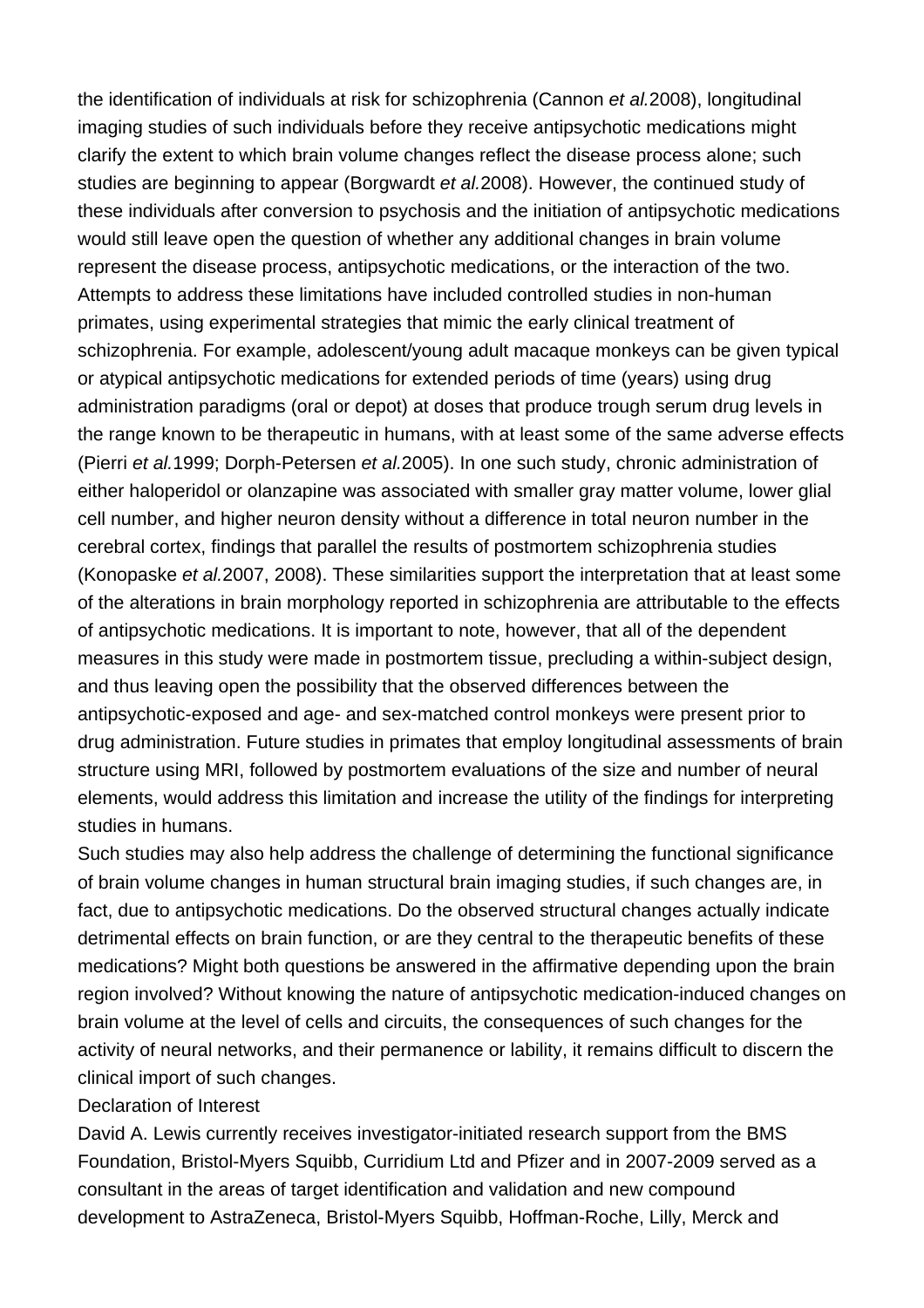### Neurogen.

### **References**

References

SJ Borgwardt, PK McGuire, J Aston, U Gschwandtner, MO Pfluger, RD Stieglitz, EW Radue, A Riecher-Rossler (2008). Brain volume changes in schizophrenia: how do they arise? what do they mean?. Schizophrenia Research 106, 108-114.

TD Cannon, K Cadenhead, B Cornblatt, SW Woods, J Addington, E Walker, LJ Seidman, D Perkins, M Tsuang, T McGlashan, R Heinssen (2008). Brain volume changes in

schizophrenia: how do they arise? what do they mean?. Archives of General Psychiatry 65, 28-37.

K-A Dorph-Petersen, JN Pierri, JM Perel, Z Sun, AR Sampson, DA Lewis (2005). Brain volume changes in schizophrenia: how do they arise? what do they mean?.

Neuropsychopharmacology 30, 1649-1661.

GT Konopaske, KA Dorph-Petersen, JN Pierri, Q Wu, AR Sampson, DA Lewis (2007). Brain volume changes in schizophrenia: how do they arise? what do they mean?.

Neuropsychopharmacology 32, 1216-1223.

GT Konopaske, K-A Dorph-Petersen, RA Sweet, JN Pierri, W Zhang, AR Sampson, DA Lewis (2008). Brain volume changes in schizophrenia: how do they arise? what do they mean?. Biological Psychiatry 63, 759-765.

S Navari, P Dazzan (2009). Brain volume changes in schizophrenia: how do they arise? what do they mean?. Psychological Medicine. Published online: 2 April 2009.

doi:10.1017/S0033291709005315.

JN Pierri, AS Chaudry, T-U Woo, DA Lewis (1999). Brain volume changes in schizophrenia: how do they arise? what do they mean?. American Journal of Psychiatry 156, 1709-1719.

## **AuthorAffiliation**

Departments of Psychiatry and Neuroscience, University of Pittsburgh, Pittsburgh, PA, USA

**\_\_\_\_\_\_\_\_\_\_\_\_\_\_\_\_\_\_\_\_\_\_\_\_\_\_\_\_\_\_\_\_\_\_\_\_\_\_\_\_\_\_\_\_\_\_\_\_\_\_\_\_\_\_\_\_\_\_\_\_\_\_\_**

| <b>Indexing (details)</b> |  |
|---------------------------|--|
|                           |  |

| <b>Subjects</b> | Schizophrenia, Brain, Anatomy&physiology, Psychotropic drugs, Drug<br>therapy, Psychiatry                                                                                                                                                                                                                                                                                                                                                                                                                                           |
|-----------------|-------------------------------------------------------------------------------------------------------------------------------------------------------------------------------------------------------------------------------------------------------------------------------------------------------------------------------------------------------------------------------------------------------------------------------------------------------------------------------------------------------------------------------------|
| <b>MeSH</b>     | Animals, Brain -- pathology, Cell Count, Dominance, Cerebral -- drug<br>effects, Humans, Long-Term Care, Macaca, Neuroglia -- drug<br>effects, Neuroglia -- pathology, Neurons -- drug effects, Neurons --<br>pathology,<br>Organ Size -- drug effects, Psychotic Disorders -- diagnosis,<br>PsychoticDisorders -- pathology, Reference Values, Schizophrenia --<br>diagnosis,<br>Schizophrenia -- pathology, Antipsychotic Agents -- adverse<br>effects(major), Antipsychotic Agents -- therapeutic use (major), Brain -<br>- drug |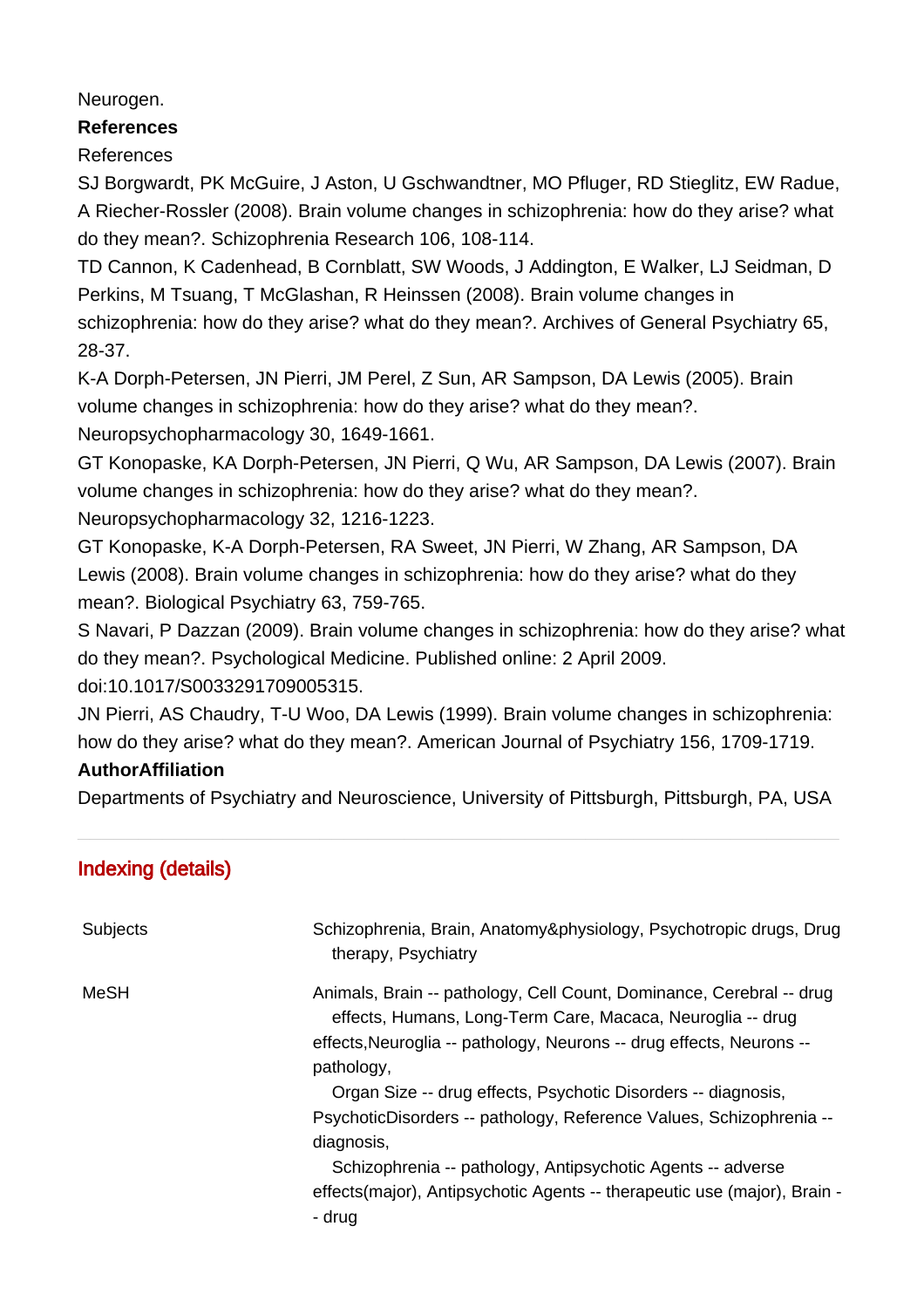|                             | effects (major), Magnetic Resonance Imaging (major), Psychotic<br>Disorders --drug therapy (major), Schizophrenia -- drug therapy<br>(major)                                                                                                     |
|-----------------------------|--------------------------------------------------------------------------------------------------------------------------------------------------------------------------------------------------------------------------------------------------|
| <b>Title</b>                | Brain volume changes in schizophrenia: how do they arise? what do<br>they<br>mean?: A commentary on 'Do antipsychotic drugs affect brain<br>structure?<br>A systematic and critical review of MRI findings' by Navari&Dazzan<br>$\left( \right)$ |
| Authors                     | Lewis, D A                                                                                                                                                                                                                                       |
| <b>Publication title</b>    | <b>Psychological Medicine</b>                                                                                                                                                                                                                    |
| Volume                      | 39                                                                                                                                                                                                                                               |
| <b>Issue</b>                | 11                                                                                                                                                                                                                                               |
| Pages                       | 1779-80                                                                                                                                                                                                                                          |
| Number of pages             | $\overline{2}$                                                                                                                                                                                                                                   |
| Publication year            | 2009                                                                                                                                                                                                                                             |
| <b>Publication Date</b>     | <b>Nov 2009</b>                                                                                                                                                                                                                                  |
| Year                        | 2009                                                                                                                                                                                                                                             |
| Publisher                   | <b>Cambridge University Press</b>                                                                                                                                                                                                                |
| Place of Publication        | Cambridge                                                                                                                                                                                                                                        |
| Country of publication      | United Kingdom                                                                                                                                                                                                                                   |
| Journal Subjects            | Medical Sciences--Psychiatry And Neurology, Psychology                                                                                                                                                                                           |
| <b>ISSN</b>                 | 00332917                                                                                                                                                                                                                                         |
| <b>CODEN</b>                | <b>PSMDCO</b>                                                                                                                                                                                                                                    |
| Source type                 | <b>Scholarly Journals</b>                                                                                                                                                                                                                        |
| Language of Publication     | English                                                                                                                                                                                                                                          |
| Document type               | <b>PERIODICAL</b>                                                                                                                                                                                                                                |
| Subfile                     | Schizophrenia, Brain, Anatomy&physiology, Psychotropic drugs, Drug<br>therapy, Psychiatry                                                                                                                                                        |
| <b>DOI</b>                  | 10.1017/S003329170900573X                                                                                                                                                                                                                        |
| Accession number            | 19379533                                                                                                                                                                                                                                         |
| <b>ProQuest Document ID</b> | 204502865                                                                                                                                                                                                                                        |